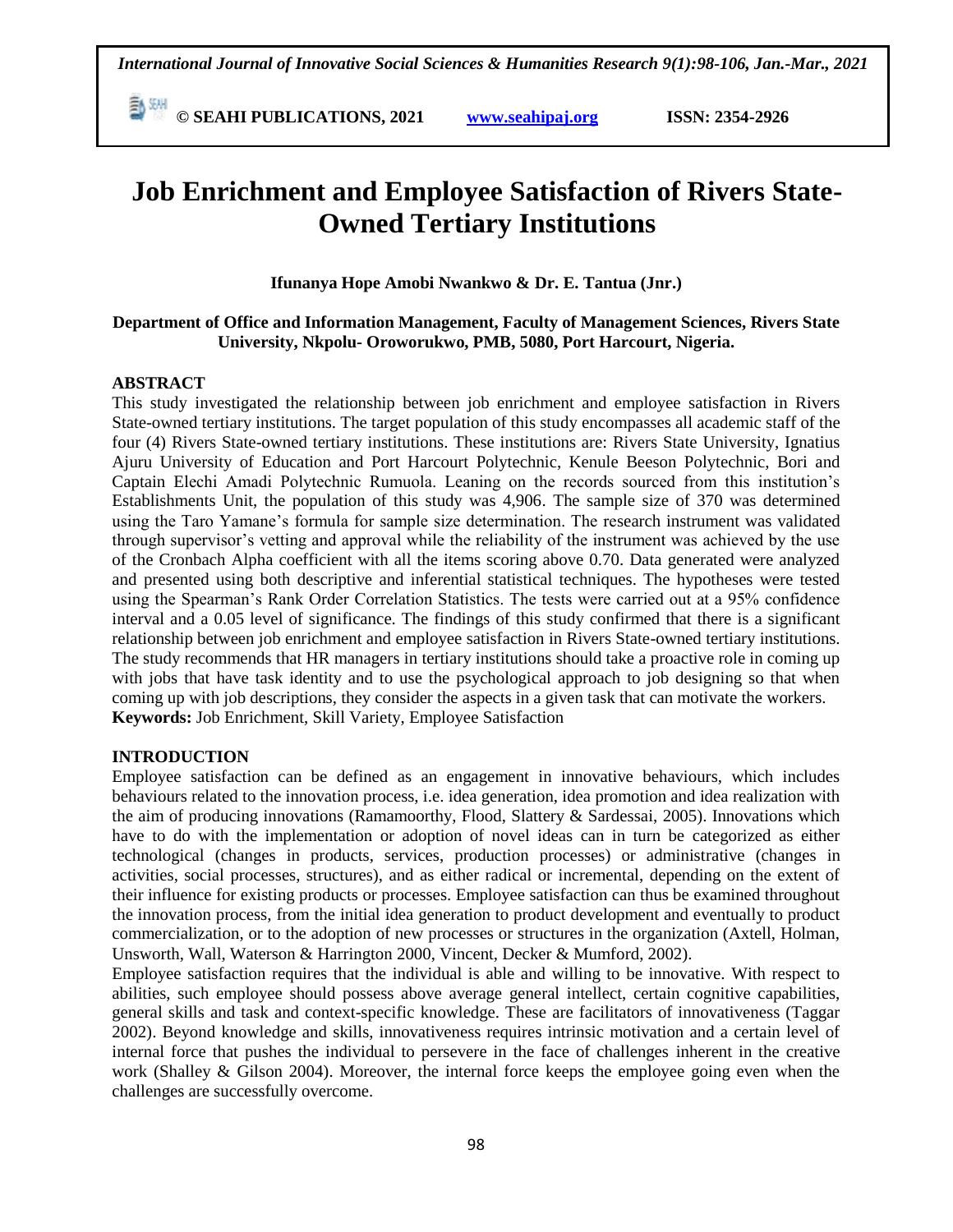Every employee aspire or hope to maximize satisfaction from their jobs while giving their best to the organization and managers want the employees to deploy their skills and special abilities in performing their jobs in order to achieve the goals and objectives of the organization. The job designed method is crucial to achieving employees' fulfillment. Magaji (2014) noted that managers for decades have been trying to device better means to ensure employees get fulfillment from their current jobs. Enriching an employee's job is one of the various means managers have device to ensure employees get the desired fulfillment and satisfaction from their jobs. The concept of job enrichment is now a vital tool for management of organizations in improving workers' motivation and organizational innovation. Jobs are enriched to motivate employees by adding to their responsibilities with a higher need for skill varieties in their jobs. According to Leach and Wall (2004), job enrichment is a design of job that increases the volume of employees' autonomy, control, skill varieties and responsibility which in turn helps to reduce rigidity, tediousness, lack of creativity/innovation and employees dissatisfaction. In the 1950s, Frederick Hertzberg developed and viewed job enrichment as the vertical loading of a job (Davoudi, 2013). Therefore, the present study intends to close the observed gap in literature by examining the relationship between job enrichment and employee satisfaction of Rivers State-owned tertiary institutions. Furthermore**,** this study was also guided by the following research questions:

- i. What is the relationship between skill variety and affective satisfaction of Rivers State-owned tertiary institutions?
- ii. What is the relationship between skill variety and cognitive satisfaction of Rivers State-owned tertiary institutions?



**Fig.1** Conceptual Framework for the relationship job satisfaction and employee satisfaction **Source:** Author's Desk Research, 2020

### **LITERATURE REVIEW**

### **Theoretical Foundation**

### **The Job Characteristics Model (JCM)**

This study is based on the job characteristics theory developed by Hackman and Oldham (1976). An important view on factors affecting jobs and motivation is provided by Hackman and Oldham (1974) in the job characteristics model. Hackman and Oldham's framework distinguished five key components of a job that are useful in making jobs more satisfying for staff. Crucial elements of employments are specifically; skill variety, task identity, task significance, autonomy and feedback. This study is based on this model which is the lead model. The JCM model is one of the primary endeavors to configure occupations or jobs with expanded motivational properties. The model proposed by Hackman and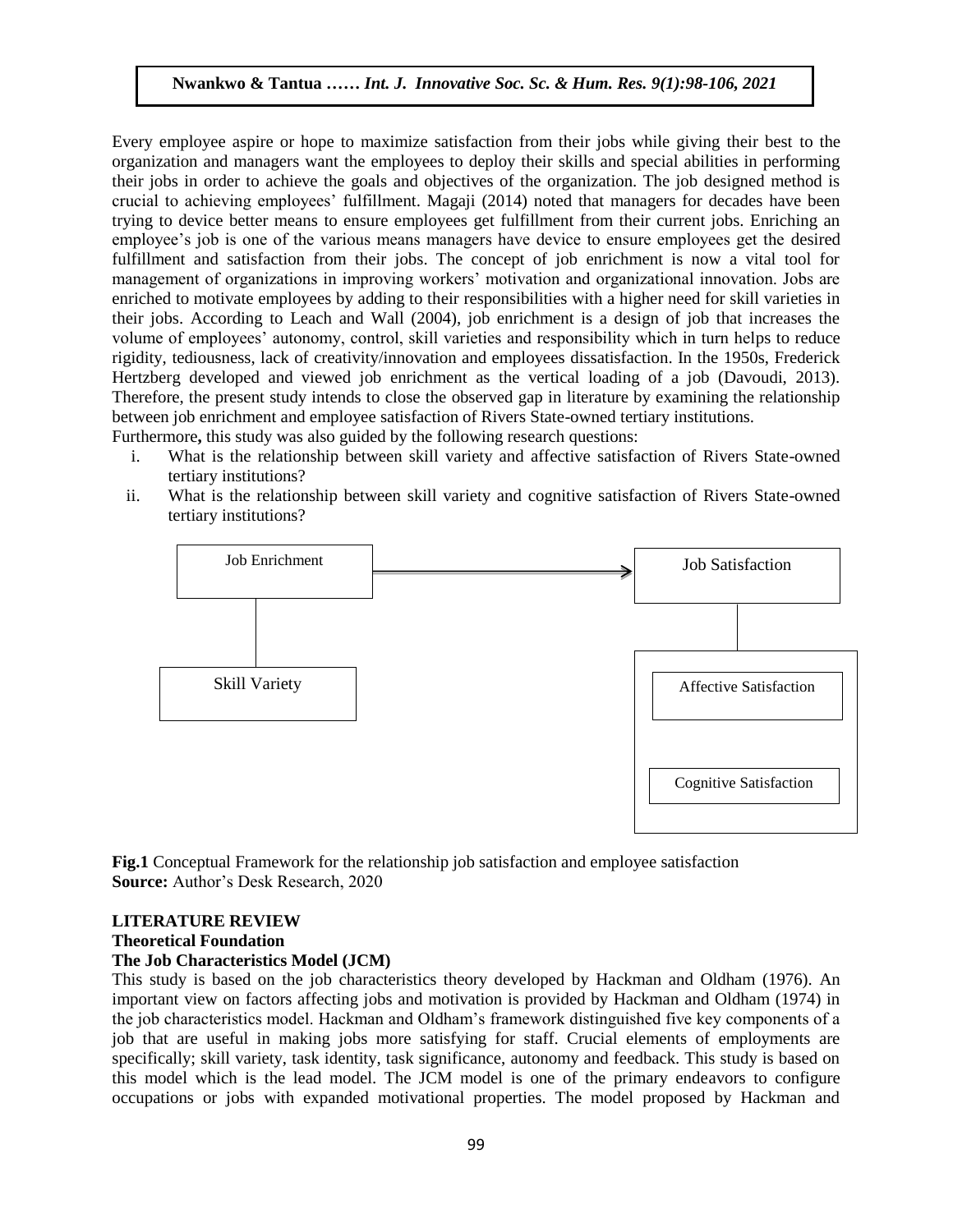Oldham (1975) portrays five center employment measurements prompting three basic mental states, bringing about business related results. The proximity of these five main occupation measurements drives workers to interact with three mental states. They see their work as significant, they feel responsible for the results of their job, and they achieve knowledge of outcomes.

Garg and Rastogi (2005) noted that, this theory was built on the previous knowledge and research from other theories such as Hierarchy of Need Theory, Expectancy Theory, and Frederick Herzberg Two-Factor Theory. According to Hackman and Oldham (1976), job enrichment is based on job characteristics that offer motivation, satisfaction, commitment, involvement and performance quality.

The theory assumed that the job itself should be designed to possess certain characteristics that create conditions for high work motivation, satisfaction, performance involvement and commitment. The theory identifies the tasks condition in which an employee is predicted to prosper in his work. Job characteristics theory provides management with the insight that employee effectiveness can be enhanced by enriching their jobs with high levels of key characteristics and ensuring that those employees with appropriate individual qualities are assigned to those jobs (Garg, 2006).

## **Skill Variety**

This is the first core job dimension which involves the number of different types of skills that are used in performing a task. It focuses on the degree to which a task challenges the job holder to use different kind of skills, abilities and talents. It is believed that when only one skill is adopted in performing tasks repetitively, it tends to bring fatigue, stress and boredom which will in turn affect their morale and productivity at workplace. Derek and Laura (2000), argued that movement of employees from one job to another job within a particular organization and allowing them to adopt a variety of tasks in their work helps in avoiding repetitiveness, dullness and boredom. Several researchers added that the use of skill variety serves as a means of retaining and motivating workers for higher performance. Bratton (2007), also pointed that when a variety of skills are necessary to complete a task and those skills are perceived to be of value to the organization, employees find their work to be more meaningful.

Skill variety is the degree to which a job requires a variety of different activities and involves the use of a number of various skills and talents of the workers. Jobs that are high in skill variety are seen by workers as more challenging because of the range of skills involved; relieve monotony that results from repetitive activity, and gives employees a greater sense of competence. According to Bratton (2007), when a variety of skills are essential to complete a task and those skills are perceived to be of value to the organization, employees find their jobs to be more meaningful. The idea behind providing skill variety in job design is that it will reduce boredom, thereby increasing job satisfaction and motivation. It has been proven that one-skill jobs that lead to repetition and monotony could bring about boredom, fatigue and stress that may negatively affect performance and productivity. According to Laura and Derek (2000), movement of employees from one job-task to another job within the organization and allowing them to adopt a variety of tasks in their work helps in mitigating the effect of repetitiveness and boredom.

Skill Variety, according to Hackman and Oldham (1975 cited in Robbins and Judge, 2011), is the instance where a job requires various tasks in order to carry out a complete piece of work and involves using various skills and abilities by the employee. Just as the job characteristics model indicates, the different skills that are required to complete a task often lead to desired performance by the intervening psychological state of experienced importance of a job. Garg and Rastogi (2005) indicated that skill variety involves the degree of utilization of different skills and abilities.

Jobs that are complicated have shown substantial but positive relatedness with job satisfaction, internal employee motivation and employee output (Spector, 2012; Jassen, 2001). Chandler (2007) stated that a wide range of skills are required for employees to grow and a vast range of skills is also necessary for the purpose of being flexible at In other studies, skill variety is considered as the number of various task elements that are necessary for the job fulfilment. Task Variety communicates clarity of knowledge (Pentland, 2003). According to the literature of careers, employees at the start of their careers make attempts to discover tasks from which they attain or achieve their goals (Feldman & Thomas, 2012).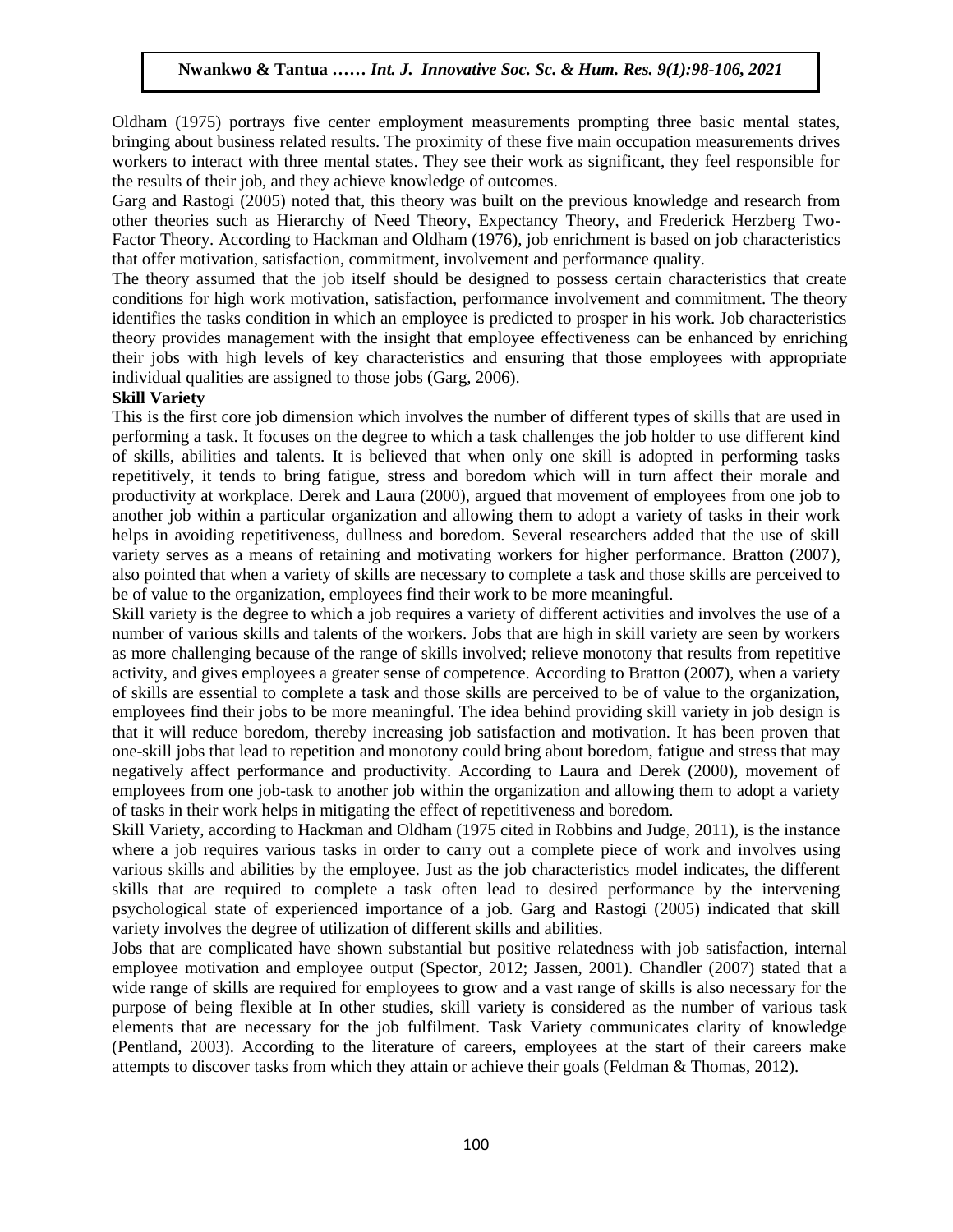# **Measures of Job Satisfaction Affective Job Satisfaction**

One of the increases or key indicators of employee job satisfaction is affective. The affective component of attitudes account for the feelings or emotions employees associate with their jobs or attitude object as well as the valence of those feelings (Bagozzi, 1978). Positive affective (PA) reflects the extent to which a person feels enthusiastic, active, and alert." (Watson, Clark, & Tellegen, 1988, p. 1063). It is sometimes described as enjoying life and feeling fully engaged (Weiss & Cropanzo, 1996). High PA individuals tend to be extroverted, outgoing, and energetic (Watson, Clark, MacIntyre & Hamaker, 1992; Yik & Russell, 2001). Not surprisingly, these individuals also display more social behavior (Watson et al., 1988) as PA has been linked to extroversion (Watson et al., 1992). Individuals high in PA also tend to be more satisfied with work and life in general as well as being sensitive to the frequency of rewards, suggesting they may orient towards the positive aspects of life (Watson et al., 1988).

Conversely, individuals high in negative affect (NA) are generally uncomfortable or otherwise orient towards life's negative aspects (Watson & Clark, 1984). NA reflects the extent to which people experience "a general dimension of subjective distress and unpleasant engagement" that may take the form of many emotional states, "including anger, contempt, disgust, guilt, fear, and nervousness" (Watson et al., 1988, p. 1063). People high in NA report more physical complaints (Schaubroeck, Ganster, & Fox, 1992; Watson 1988a), as well as more stress (Brief et al., 1988; Schaubroeck, Ganster, & Fox, 1992; Watson 1988b). These findings indicate that "high NA individuals may view their lives as a series of stresses or hassles, regardless of what actually happens to them" (Watson, 1988b, p. 1028).

# **Cognitive Satisfaction**

Cognitive is a major indicator or sub-variable of employee job satisfaction. While affective is an important part of job satisfaction, cognitions play a significant role as well. Cognitions are often characterized as the content of thoughts or beliefs about an attitude object or statement of fact in question, usually in comparison to a standard or expectation (Bagozzi, 1978; Campbell, 2000; Crites et al., 1994; Organ & Near, 1985; Weiss, 2002b; Weiss & Cropanzano, 1996). For example, if an employee expects a certain level of autonomy in the way he/she works and is being micromanaged, the discrepancy between expected and perceived autonomy may lead to thoughts of dissatisfaction. They may be thought of as the rational, calculating part of attitudes that rely on unemotional comparisons (Hulin & Judge, 2003).

# **Job Enrichment and Employee Satisfaction**

Organizational Performance Studies revealed that when employees' jobs are enriched, job dissatisfaction and lower commitment tends to appear. Rothwell and Kazanas (2004) discovered that the enhancement of organizational performance becomes vague the moment an employee feels displeased, disgruntled or discouraged about how things are done. Al-Nsour (2012) examined the indispensable role job enrichment played on organizational performance. Part of these roles are internal work motivation, greater commitment, employees retention, job satisfaction, distinctive and competitive advantage, improving work place opportunities which have significant and important effects on corporate success statistically.

Feder (2001) argue that job enrichment is a systematic way of encouraging employees by creating for them the opportunity to utilize various number of skills and capabilities in carrying out tasks. Kotila (2001) opined that job enrichment spurs job satisfaction by increasing the level of accountability and engendering the sense of freedom, autonomy and opportunities so that employees can determine how tasks can be carried out and accomplished. According to Behson *et al*. (2000), job enrichment is essentially the procedures that assigns higher responsibility to employees by assembling, organizing and designing work for the workers who produces the products. This is usually applicable in manufacturing firm. Robins and Judge (2011) described job enrichment as a process of developing jobs vertically and increases different tasks in a job. Simply put, job enrichment creates an opportunity for workers to have greater control over their work. According to Armstrong (2010), feedback has become very important so as to allow workers to assess and examine the level of completion that is the end result of the assigned tasks. Saavedr and Kwun (2000), indicated that where job are enriched, employee satisfaction tend to be more enhanced resulting in the decline of labour turnover and absenteeism. However, Derek & Laura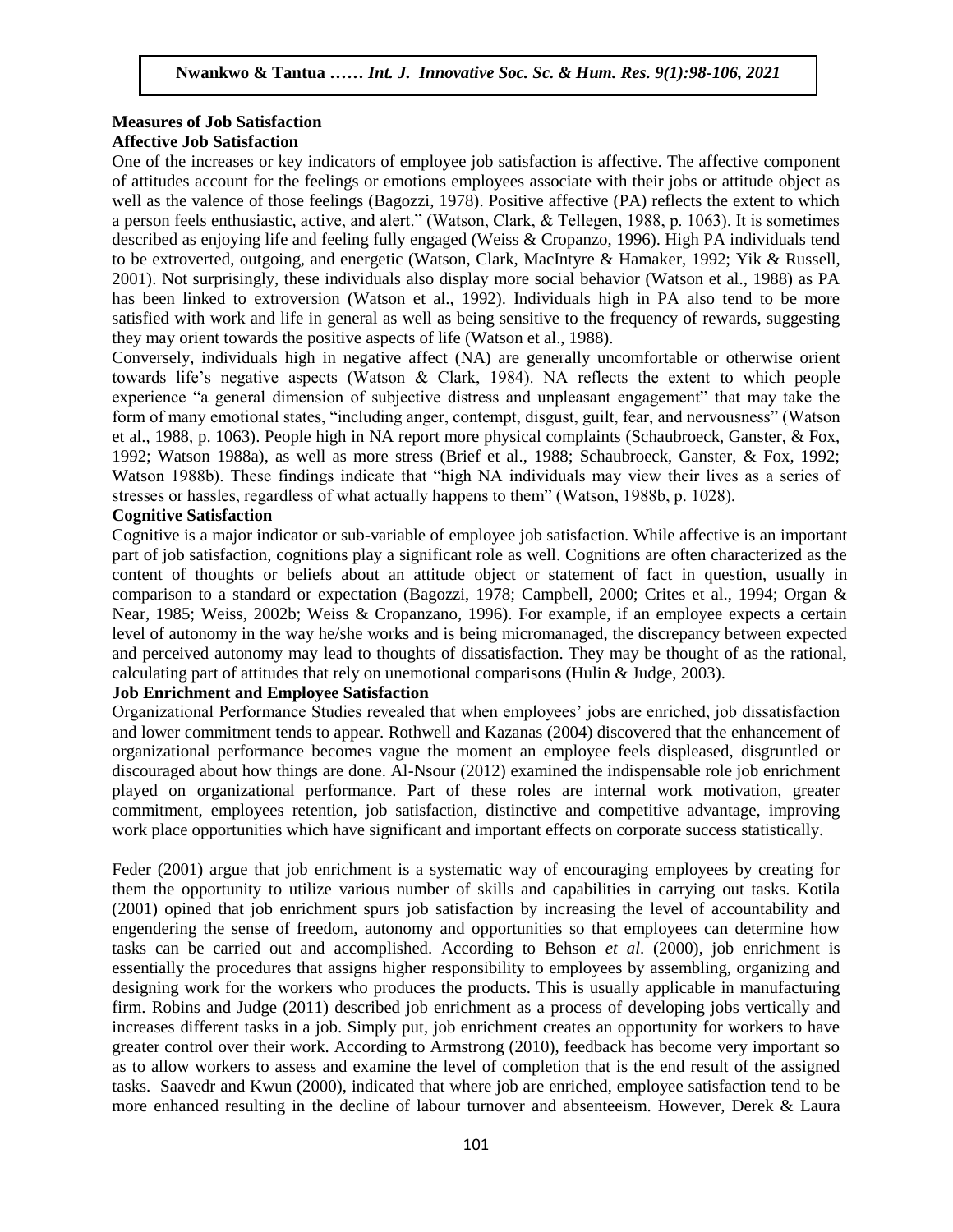(2000), suggests that job enrichment in organizational development has helped in eliminating demotivating factor by ensuring that employees have the privilege to make decisions as well as has control over their job roles in order to encourage healthier performance in the workplace.

From the foregoing point of view, we hereby hypothesized thus:

- **H<sub>01</sub>:** There is no significant relationship between skill variety and affective satisfaction in Rivers Stateowned tertiary institutions.
- **H02:** There is no significant relationship between skill variety and cognitive satisfaction in Rivers Stateowned tertiary institutions.

### **METHODOLOGY**

The target population of this study encompasses all academic staff of the four (4) Rivers State-owned tertiary institutions. These institutions are: Rivers State University, Ignatius Ajuru University of Education and Port Harcourt Polytechnic, Kenule Beeson Polytechnic, Bori and Captain Elechi Amadi Polytechnic Rumuola. Leaning on the records sourced from this institution's Establishments Unit, the population of this study was 4,906. The sample size of 370 was determined using the Taro Yamane's formula for sample size determination. The research instrument was validated through supervisor's vetting and approval while the reliability of the instrument was achieved by the use of the Cronbach Alpha coefficient with all the items scoring above 0.70. Data generated were analyzed and presented using both descriptive and inferential statistical techniques. The hypotheses were tested using the Spearman's Rank Order Correlation Statistics. The tests were carried out at a 95% confidence interval and a 0.05 level of significance.

## **DATA ANALYSIS AND RESULTS**

#### **Bivariate Analysis**

**Table 1 Correlations for Skill Variety and Measures of Employee Job Satisfaction.**

|                                                              |               |     |                   | Skill Variety        | Affective            | Cognitive    |
|--------------------------------------------------------------|---------------|-----|-------------------|----------------------|----------------------|--------------|
|                                                              |               |     |                   |                      | Job                  | Job          |
|                                                              |               |     |                   |                      | Satisfaction         | Satisfaction |
| Spearman                                                     | Skill Variety |     | Correlation       | 1.000                | $.755$ <sup>**</sup> | $.710^{**}$  |
| 's rho                                                       |               |     | Coefficient       |                      |                      |              |
|                                                              |               |     | $Sig. (2-tailed)$ | $\ddot{\phantom{a}}$ | .000                 | .000         |
|                                                              |               |     | N                 | 251                  | 251                  | 251          |
|                                                              | Affective     | Job | Correlation       | $.755***$            | 1.000                | $.856**$     |
|                                                              | Satisfaction  |     | Coefficient       |                      |                      |              |
|                                                              |               |     | $Sig. (2-tailed)$ | .000                 | ٠                    | .000         |
|                                                              |               |     | N                 | 251                  | 251                  | 251          |
|                                                              | Normative     | Job | Correlation       | $.710**$             | $.856***$            | 1.000        |
|                                                              | Satisfaction  |     | Coefficient       |                      |                      |              |
|                                                              |               |     | Sig. (2-tailed)   | .000                 | .000                 | $\bullet$    |
|                                                              |               |     | N                 | 251                  | 251                  | 251          |
| **. Correlation is significant at the 0.01 level (2-tailed). |               |     |                   |                      |                      |              |
|                                                              |               |     |                   |                      |                      |              |

*Source: SPSS output version 23.0*

**Ho1**: There is no significant relationship between skill variety and affective satisfaction in Rivers Stateowned tertiary institutions.

The correlation coefficient (r) shows that there is a significant and positive relationship skill variety and affective satisfaction. The *rho* value 0.775 indicates this relationship and it is significant at p 0.000<0.05. The correlation coefficient represents a strong relationship. Therefore, based on empirical findings the null hypothesis earlier stated is hereby rejected and the alternate upheld. Thus, there is a significant relationship between skill variety and affective satisfaction in Rivers State-owned tertiary institutions.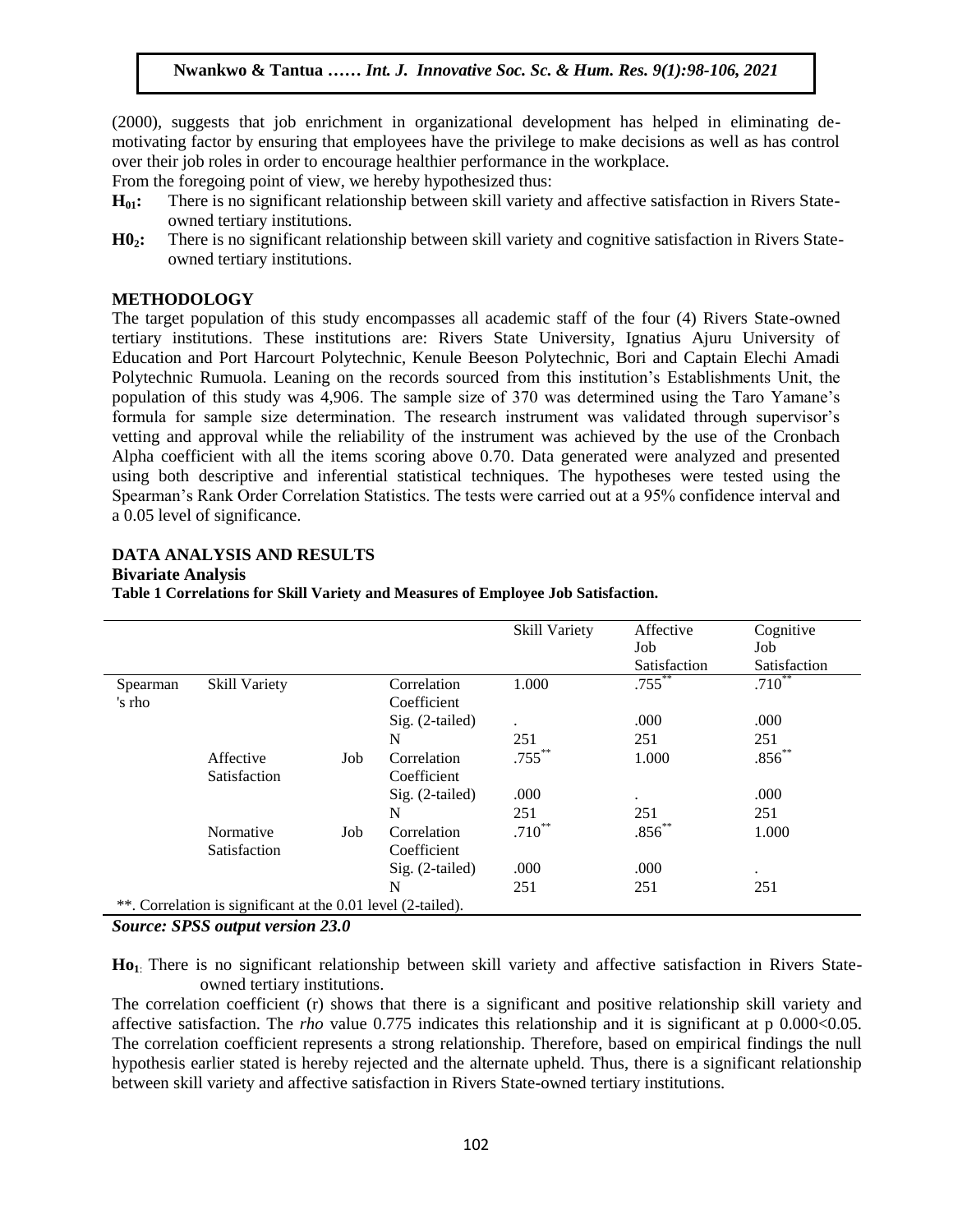**Ho2**: There is no significant relationship between skill variety and cognitive satisfaction in Rivers Stateowned tertiary institutions.

The correlation coefficient (r) shows that there is a significant and positive relationship skill variety and cognitive satisfaction. The *rho* value 0.710 indicates this relationship and it is significant at p 0.000<0.05. The correlation coefficient represents a strong relationship. Therefore, based on empirical findings the null hypothesis earlier stated is hereby rejected and the alternate upheld. Thus, there is a significant relationship between skill variety and cognitive satisfaction in Rivers State-owned tertiary institutions.

## **DISCUSSION OF FINDINGS**

This study using descriptive and inferential statistical methods investigated the relationship between job enrichment and employee satisfaction in Rivers State-owned tertiary institutions. The findings revealed that a significant relationship exists between job enrichment and employee satisfaction in Rivers Stateowned tertiary institutions. Using the spearman rank order correlation tool and at a 95% confidence interval. The findings of this study confirmed that Job enrichment has an effect on employee satisfaction in Rivers State-owned tertiary institutions. The hypotheses sought to examine the relationship between skill variety and employee satisfaction. Hence it was hypothesized that there is no significant relationship between skill variety and employee satisfaction. These hypotheses were tested using the spearman rank order correlation technique. The study findings reveal that there is strong positive relationship between skill variety and employee satisfaction of Rivers State-owned tertiary institutions The P-value  $(0.00)$  is less than the level of significance at  $(0.05)$ .

This finding agrees with previous finding by Derek and Laura (2000) that the first core job dimension which involves the number of different types of skills that are used in performing a task. It focuses on the degree to which a task challenges the job holder to use different kind of skills, abilities and talents. It is believed that when only one skill is adopted in performing tasks repetitively, it tends to bring fatigue, stress and boredom which will in turn affect their morale and productivity at workplace. Movement of employees from one job to another job within a particular organization and allowing them to adopt a variety of tasks in their work helps in avoiding repetitiveness, dullness and boredom. Several researchers added that the use of skill variety serves as a means of retaining and motivating workers for higher performance. Bratton (2007), also pointed that when a variety of skills are necessary to complete a task and those skills are perceived to be of value to the organization, employees find their work to be more meaningful.

Bratton (2007) suggested that when a variety of skills are essential to complete a task and those skills are perceived to be of value to the organization, employees find their jobs to be more meaningful. The idea behind providing skill variety in job design is that it will reduce boredom, thereby increasing job satisfaction and motivation. It has been proven that one-skill jobs that lead to repetition and monotony could bring about boredom, fatigue and stress that may negatively affect performance and productivity. According to Laura and Derek (2000), movement of employees from one job-task to another job within the organization and allowing them to adopt a variety of tasks in their work helps in mitigating the effect of repetitiveness and boredom. Skill variety is the degree to which a job requires a variety of different activities and involves the use of a number of various skills and talents of the workers. Jobs that are high in skill variety are seen by workers as more challenging because of the range of skills involved; relieve monotony that results from repetitive activity, and gives employees a greater sense of competence.

## **CONCLUSION AND RECOMMENDATIONS**

From the research findings, it can be concluded that there is a strong positive linear correlation between job enrichment and employee satisfaction in Rivers State-owned tertiary institutions. A workplace in which managers are more concern about workers innovativeness than commanding control and where leadership and decision making is spread across all levels and where individual goals are met tend to enrich the Job. This study therefore concludes that Job enrichment significantly influences employee satisfaction in Rivers State-owned tertiary institutions.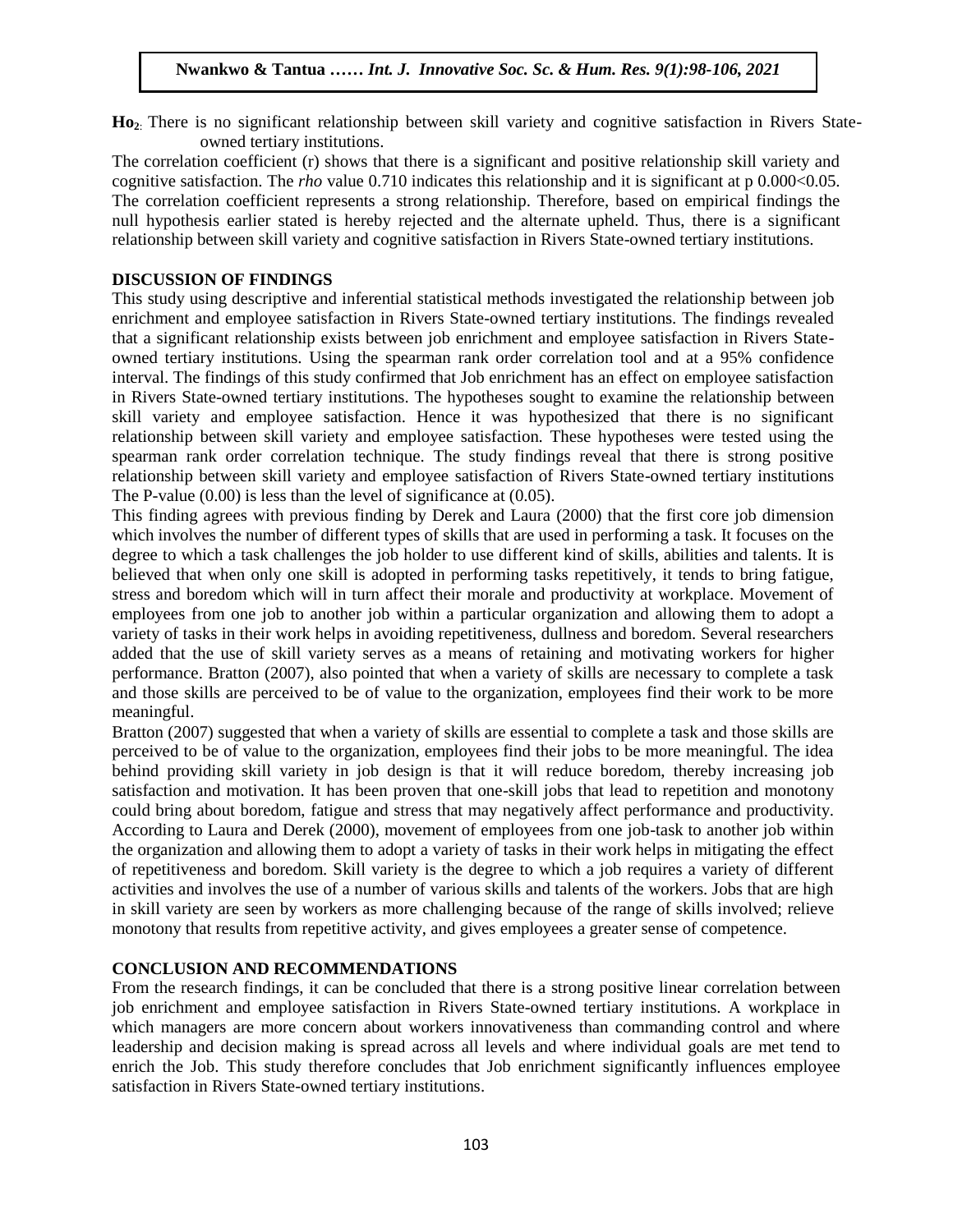The study thus recommends that tertiary institutions should ensure that job enrichment is considered in planning and evaluation of employees' jobs and performance respectively. Job rotation is some of the methods that can be adopted to ensure that all employees are part of the organizations entire goal. This can increase the variety of skills that every employee possesses which is a form of motivation.

### **REFERENCES**

- Adewale, O.O., Abolaji,A.J. & Kolade, O.J. (2011). Succession planning and organizational survival: Empirical study on Nigerian private tertiary institutions. Serbian Journal of Management, 6(2),  $231 - 246.$
- Adewale, O.O., Abolaji,A.J. & Kolade, O.J. (2011). Succession planning and organizational survival: Empirical study on Nigerian private tertiary institutions. Serbian Journal of Management, 6(2),  $231 - 246.$
- Adewale, O.O., Abolaji,A.J. & Kolade, O.J. (2011). Succession planning and organizational survival: Empirical study on Nigerian private tertiary institutions. Serbian Journal of Management, 6(2),  $231 - 246.$
- Devinney, T. M., Yip, G. S., & Johnson, G. 2009. Using frontier analysis to evaluate company performance. British Journal of Management, forthcoming
- Devinney, T. M., Yip, G. S., & Johnson, G. 2009. Using frontier analysis to evaluate company performance. British Journal of Management, forthcoming
- Devinney, T. M., Yip, G. S., & Johnson, G. 2009. Using frontier analysis to evaluate company performance. British Journal of Management, forthcoming
- Al-Nsour Marwan. (2012). Relationship between incentives and organizational performance for employees in the Jordanian Universities*. International Journal of Business and Management,* 7(1), 78-89.
- Armstrong, M. (2010). *A Handbook of Performance Management. 4th edition*. New Delhi: Kogan Page Limited, London
- Axtell, C.M., Holman, D.J., Ushworth, K.L., Wall, T.D., Waterson, P. E 7 Harrington, E. (2000). Shopfloor innovation: facilitating the suggestion and implementation of ideas. *Journal of occupational and organizational psychology*, 39, 599–617.
- Bagozzi, R. P. (1978). The construct validity of the affective behavioral and cognitive components of attitude by analysis of covariance structures. *Multivariate Behavioral Research,* 13, 9-31.
- Behson, S. J., Eddy, E. R., &Lorenzet, S. J. (2000). The importance of the critical psychological states in the job characteristics model: A meta-analytic and structural equations modeling examination. *Current Research in Social Psychology,* 5(12), 170-189.
- Bratton, J. (2007). *Work and organizational behavior.* New York: Paul Grave MacMillan Publishers
- Brief, A. P. (1998a). Job satisfaction reconsidered. In M. Fleming., & W. Westgate (Eds.), Attitudes in and around organizations: Foundations for organizational science (p. 9-48). Thousand Oaks, CA: Sage Publications.
- Brief, A. P. (1998b). Job satisfaction redux. In M. Fleming., & W. Westgate (Eds.), Attitudes in and around organizations: Foundations for Organizational Science (p. 85-118). Thousand Oaks, CA: Sage Publications
- Brief, A. P., Burke, M. J., George, J. M., Robinson, B. S., & Webster, J. (1988). Should negative affectivity remain an unmeasured variable in the study of job stress? *Journal of Applied Psychology,* 73(2), 193-198.
- Campbell, D. J. (2000). The proactive employee: Managing workplace initiative. *Academy of Management Executive,* 14(3), 52-66.
- Cordery, J. L., De Jonge, W. S., & Kompier, L. M. (2009). Attitudinal and behavioral effects of autonomous group working: A longitudinal field study. *Academy of Management Journal*, 34, 464-476.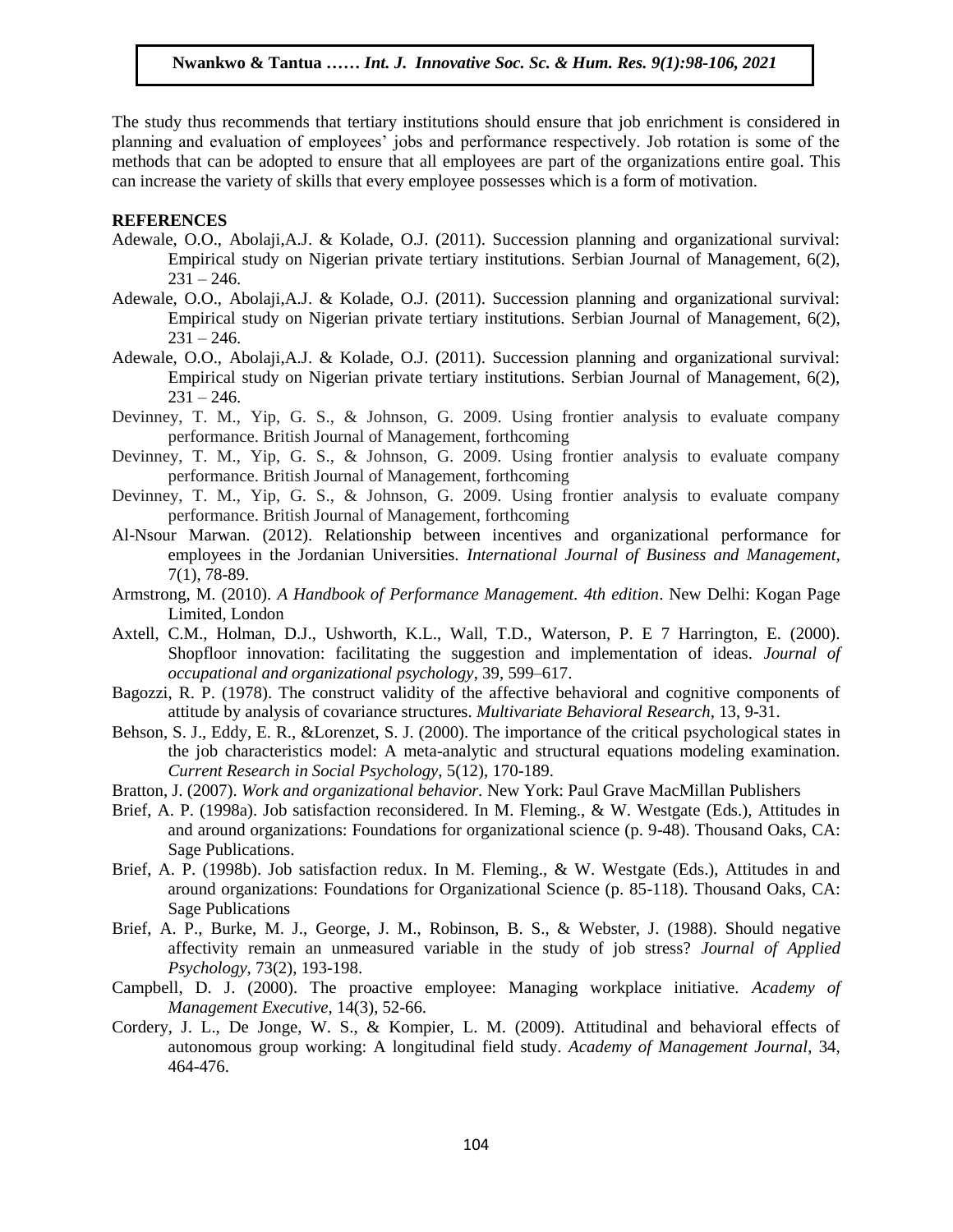- Crites, S. L., Fabrigar, L. R., & Petty, R. E. (1994). Measuring the affective and cognitive properties of attitudes: Conceptual and methodological issues. *Personality and Social Psychology Bulletin*, 20(6), 619-634
- Davoudi, S. M. M. (2013). Impact: Job enrichment in organizational citizenship behavior. *Journal of Indian management,*10(2), 106-112.
- Derek, T., & Laura H. (2000). *Human resource management-The inside out*, (4<sup>th</sup>ed). London, England: Prentice hall publisher
- Feder, B. J. (2000). F. I. Herzberg,76, Professor and management consultant, New York Times, Feb. 1, 2000, C26. Available from: ProQuest historical newspaper The New York Times 1851-2003. (28 October 2006).
- Fisher, C. D. (2002). Antecedents and consequences of real-time affective reactions at work. *Motivation and Emotion*, 26, 3-30.
- Ganster, D. C., & Rosen G. (2013). Comparing group and individual level assessments of job characteristics in testing the job demand-control model: A multilevel approach. *Human Relations*, 52, 95–122.
- Ganster, D. C., Perrewé, P. L. (2011). Theories of occupational stress. In Quick, J. C., Tetrick, L. E. (Eds.), Handbook of occupational health psychology (2nd ed.): 37-53. Washington, DC: American Psychological Association.
- Garg, E. (2006). An empirical investigation of two-factor theory. *Journal of Applied Psychology*, 1, 24:27
- Garg, P., & Rastogi, R. (2005). New model of job design: motivating employees' performance. *The Journal of Management Development*, 25(6), 572-587.
- Hackman, J. R. & Oldham, G. R. (1974). The job diagnostic survey: An instrument for the diagnosis of jobs and the evaluation of job redesign projects. Department of Administrative Sciences: Yale University
- Hackman, J. R., & Oldham, G. R. (1975). Development of the job diagnostic survey. *Journal of Applied Psychology*, 251(2), 159-170
- Hackman, J. R., &Oldham, R. G. (1976). Motivation through the design of work: Test of a theory. *Organizational Behavior and Human Performance,* 16(2), 250-279.
- Hulin, C. L., & Judge, T. A. (2003). Job attitudes. In W.C. Borman, R. Klimoski, and D. Ilgen (Eds.), Handbook of psychology: Industrial and organizational psychology. (Vol. 12, p. 255-276). New York: Jon Wiley & Sons, Inc
- Janssen, H. (2001). Fairness Perceptions as a Moderator in the Curvilinear Relationships Between Job Demands, Job performance and job satisfaction. *Academy of Management Journal*, 44(5), 1039– 1050.
- Kotila, O. (2001). Job enrichment. Retrieved February 8, 2004 from <http://academic.emporia.edu/smithwil/001fmg456/eja/kotila456.html>
- Magali, N. (2014). Effect of job enrichment on employee motivation in selected private universities in South-West Nigeria. *Journal of arts, science & commerce, 6*(2), 67-75.
- Pentland, B., T. (2003). Sequential Variety in Work Processes Author. Reviewed work(s) *Organization Science*, 14(5), 528–540.
- Ramamoorthy, N., Flood, P. C., Slattery, T. & Sardessai, R. (2005). Determinants of innovative work behaviour: development and test of an integrated model. *Creativity and innovation management,* 14(2), 142–150.
- Robbins, S. P., & Judge, T. A. (2011) *Organizational behaviour* (13<sup>th</sup>ed.) New Jersey, Pearson Education, Inc.
- Rothwell, W.J. & Kazanas H.C. (2004). *The Strategic Development of Talent.* Human Resource Development Press, Massachusetts.
- Saavedra, & Kwun, S. K. (2000). Affective states in job characteristics theory. *Journal of Organizational Behavior*, 21, 131-146.
- Schaubroeck, J., Ganser, D. C., & Fox, M. L. (1992). Dispositional affect and work-related stress. Journal of Applied Psychology, 3, 322-335